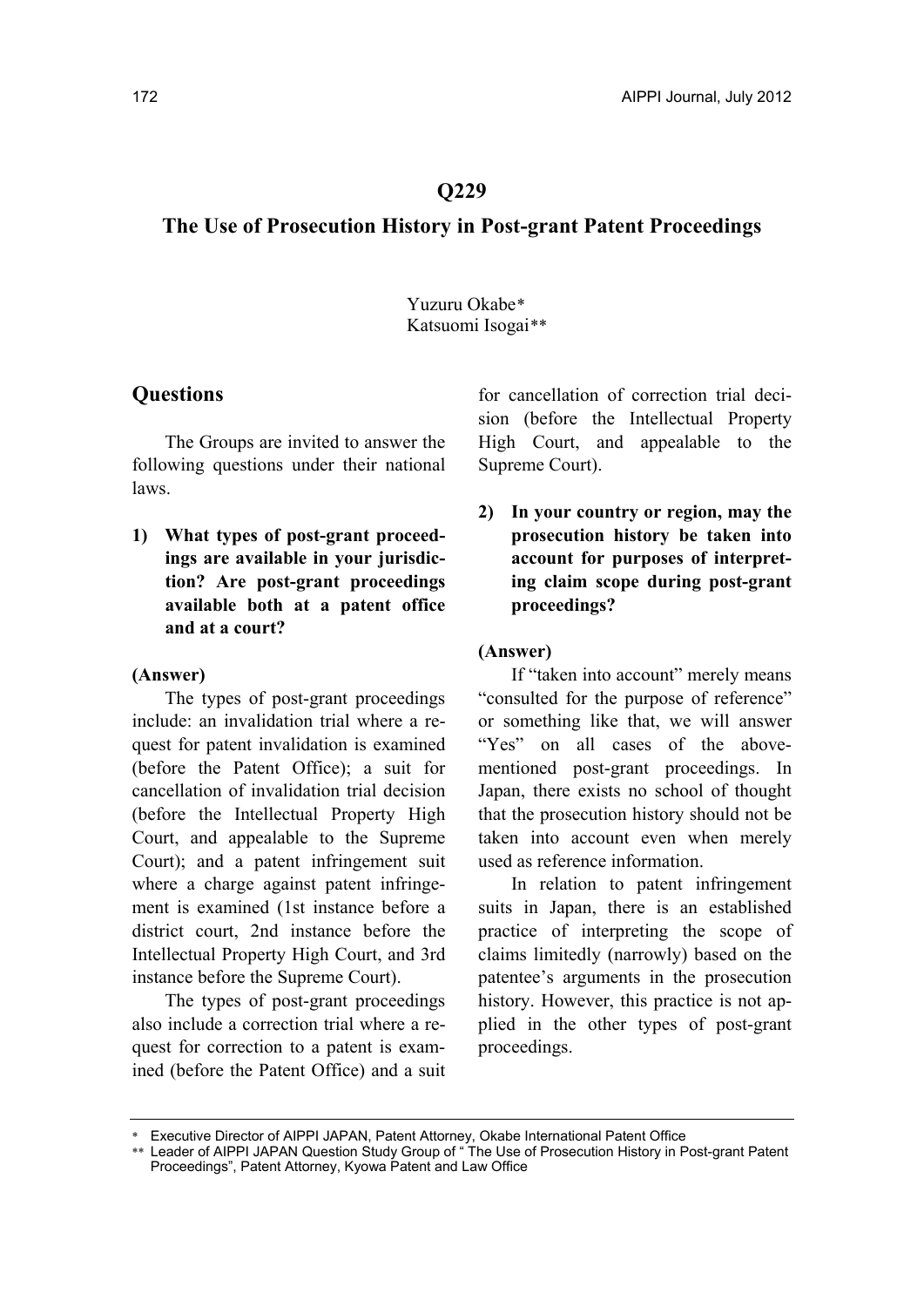*If the answer to question 2 is yes, please answer the following questions:* 

- **a) Please explain the types of prosecution history that may be considered. For example:**
- **i. Does applicable prosecution history include amendments, arguments, or both?**

## **(Answer)**

Both. Under the previous Act, the applicant's arguments made during opposition proceedings were also taken into account (*Osaka District Court, Heisei 6 (wa) No. 2090*).

Moreover, arguments made during post-grant proceedings have an influence on other post-grant proceedings (*Tokyo District Court decision, 27 September 2000, Hanrei Times No. 1042 page 260; Tokyo District Court decision, 30 March 2001, Hanrei Jiho No. 1753 page 128; Tokyo District Court decision, 10 February 2005, Hanrei Jiho No. 1906 page 144*).

**ii. Could applicable prosecution history include a limiting interpretation that is** *implied* **through the applicant's arguments, or would it include only** *explicit* **definitional statements?**

### **(Answer)**

There exists no concept of distinction between *explicit* and *implied*. Therefore, both are included.

**iii. Does applicable prosecution history include only amendments to the claims, or does it also include amendments to any aspect of the disclosure?** 

### **(Answer)**

Even if an amendment is made only to the specification without amending the claims, the amendment may have an influence on interpretation of the scope of claims (*"Pen Ink Tube" case, Osaka District Court decision, 25 March 2001, Hanrei Times No. 1098 page 208*). Therefore, not only amendments to the claims, but also amendments to the disclosure (specification and drawings) are included.

**iv. Does it matter if the amendments and/or arguments are made to overcome prior art versus being made to address sufficiency or some other formal requirement?** 

## **(Answer)**

Yes. As described above, in relation to patent infringement suits in Japan, there is an established practice of interpreting the scope of claims limitedly (narrowly) based on the patentee's arguments in the prosecution history. A decision to make a limited (narrower) interpretation generally depends on whether such arguments were made to overcome prior art.

However, at the phase of determining the applicability of the doctrine of equivalents, if an amendment was made to formally restrict the claims, the doctrine will not be applied to the restricted constituent features regardless of the reason for amendment, according to a court precedent (*Intellectual Property High Court decision, Heisei 21 (ne) No. 10033*).

In relation to the applicability of the doctrine of equivalents, the Supreme Court holds, "if the patentee admitted that a component is not included in the technical scope of the patented invention, e.g., he/she intentionally excluded said com-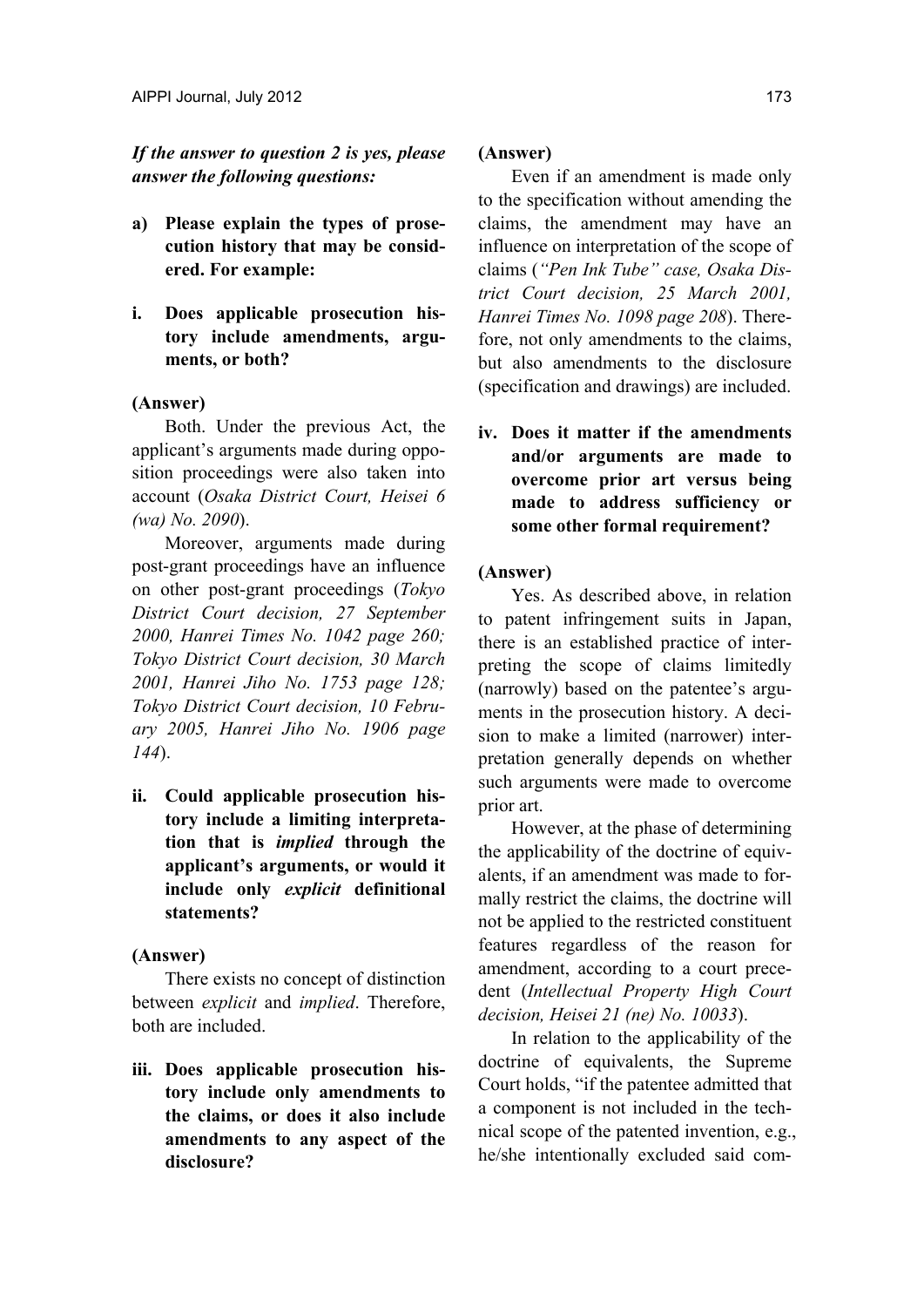ponent from the scope of claim during the patent application process (or he/she appears to have done so), he/she is not allowed later to make an argument contradictory to this in the context of the doctrine of estoppel" (*Supreme Court decision, 24 February 1998, Minshu vol. 521 No. 1 page 113*). This decision does no touch on the issue of whether such arguments are made to overcome prior art.

**v. Does it matter if the prosecution history has the effect of broadening the interpretation of the claim, versus narrowing it?** 

#### **(Answer)**

The prosecution history does not have the effect of broadening the scope of the claims.

However, if an argument in the prosecution history may be used for a narrower interpretation of the claims and the patentee withdraws or modifies the argument in a later process of the prosecution, it is highly likely that this withdrawal or modification will be determined to be valid. That is, through this withdrawal or modification, it is highly likely that the patentee may prevent the argument from being used for a narrower interpretation of the claims.

For example, a court decision (*Heisei 23 (ne) No. 10002*) states that if the applicant withdrew an amendment that was not entered by the examiner (or he/she abandoned this amendment and made a different amendment), this withdrawn amendment (and arguments related thereto) should not be used as a reason for a narrower interpretation of the claims.

# **b) Does the applicability of prosecution history depend on when the**

**prosecution history occurred? For example, does it matter if a particular statement by an applicant was made during initial examination as opposed to during a later invalidity proceeding?** 

### **(Answer)**

No. As described above, arguments made during post-grant proceedings have an influence on other post-grant proceedings (*Tokyo District Court decision, 27 September 2000, Hanrei Times No. 1042 page 260; Tokyo District Court decision, 30 March 2001, Hanrei Jiho No. 1753 page 128; Tokyo District Court decision, 10 February 2005, Hanrei Jiho No. 1906 page 144*).

**c) Does the applicability of prosecution history depend on the type of post grant proceeding, or on the authority before which the proceeding is held? For example, would prosecution history be more applicable in an infringement action at court than in a post-grant patent office invalidity proceeding?** 

#### **(Answer)**

If "application of the prosecution history" merely means "consultation for the purpose of reference" or something like that, its applicability will not depend on the type of post-grant proceeding, or on the authority before which the proceeding is held.

On the other hand, as described above, in relation to patent infringement suits (before the court) in Japan, there is an established practice of interpreting the scope of claims limitedly (narrowly) based on the patentee's arguments in the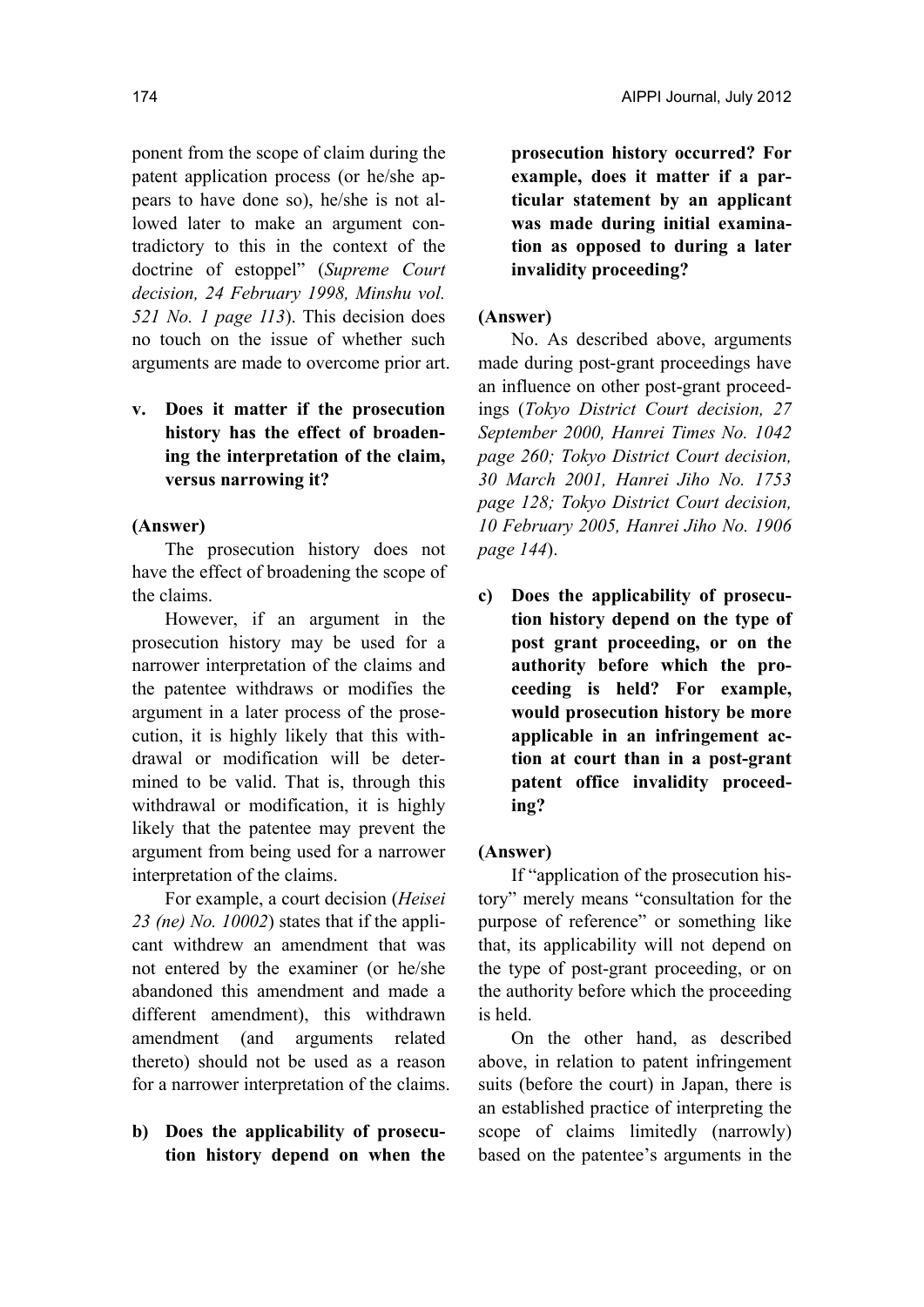prosecution history (although this practice is not applied in the other types of post-grant proceedings, e.g. invalidity trial proceedings).

In the other types of post-grant proceedings (than the patent infringement suits), the wording of the claims is interpreted literally as in the pre-grant process of prosecution, in accordance with the Supreme Court decision on the Lipase case (its summary is shown below). Only the specification and drawings are taken into account if there are special circumstances and therefore, it is extremely rare that the prosecution history can have an influence on the claim interpretation.

"This determination of the gist (of the invention) should, in the absence of special circumstances, be made on the basis of what is described in the claims attached to the patent application. Only in cases such as when the technical meaning of the description of the claims cannot be understood clearly and unambiguously, or where, in the light of the description in the detailed explanation (specification) of the invention, there is an obvious error in the description of the claims, can the description in the detailed explanation be taken into account." (*"Lipase" case, Supreme Court decision, 8 March 1991, Minshu vol. 45 No. 3 page 123*)

**d) Is the applicability of prosecution history limited to infringement proceedings where equivalents are an issue?** 

# **(Answer)**  No.

**e) Could prosecution history from a corresponding foreign application be considered in a post-grant pro-**

# **ceeding in your jurisdiction? If so, under what circumstances?**

# **(Answer)**

Many years ago, there was a case where prosecution history from a corresponding foreign application was considered in post-grant proceedings (*Osaka District Court decision, 11 March 1977, Hanrei Jiho No. 869 page79*). These days, however, we find few precedents or theories related to this issue. We cannot say that there is an established doctrine.

# **f) Is the use of prosecution history authorized by statute or by case law in your jurisdiction?**

# **(Answer)**

Not authorized by statute, i.e. the Patent Act or other related laws do not provide that the prosecution history may be taken into account for the purpose of claim interpretation.

The use of prosecution history is authorized by case law, i.e. there are many decisions by the district and high courts where the prosecution history was taken into account for the purpose of interpreting the scope of claims.

An example of such decisions is, "when interpreting an invention, it is a matter of course to consider amendments and other representations made during the process for its registration. The appellant said in an amendment that the aperture in this invention has a "slit-like" shape, not a "grid-like" shape. As a natural result, a "grid-like aperture" does not correspond to the "slit-like aperture" (the principle of file wrapper estoppel)." (*Tokyo High Court decision, 26 December 2002 (Heisei 14 (ne) No. 5092)*)

A decision by the Tokyo District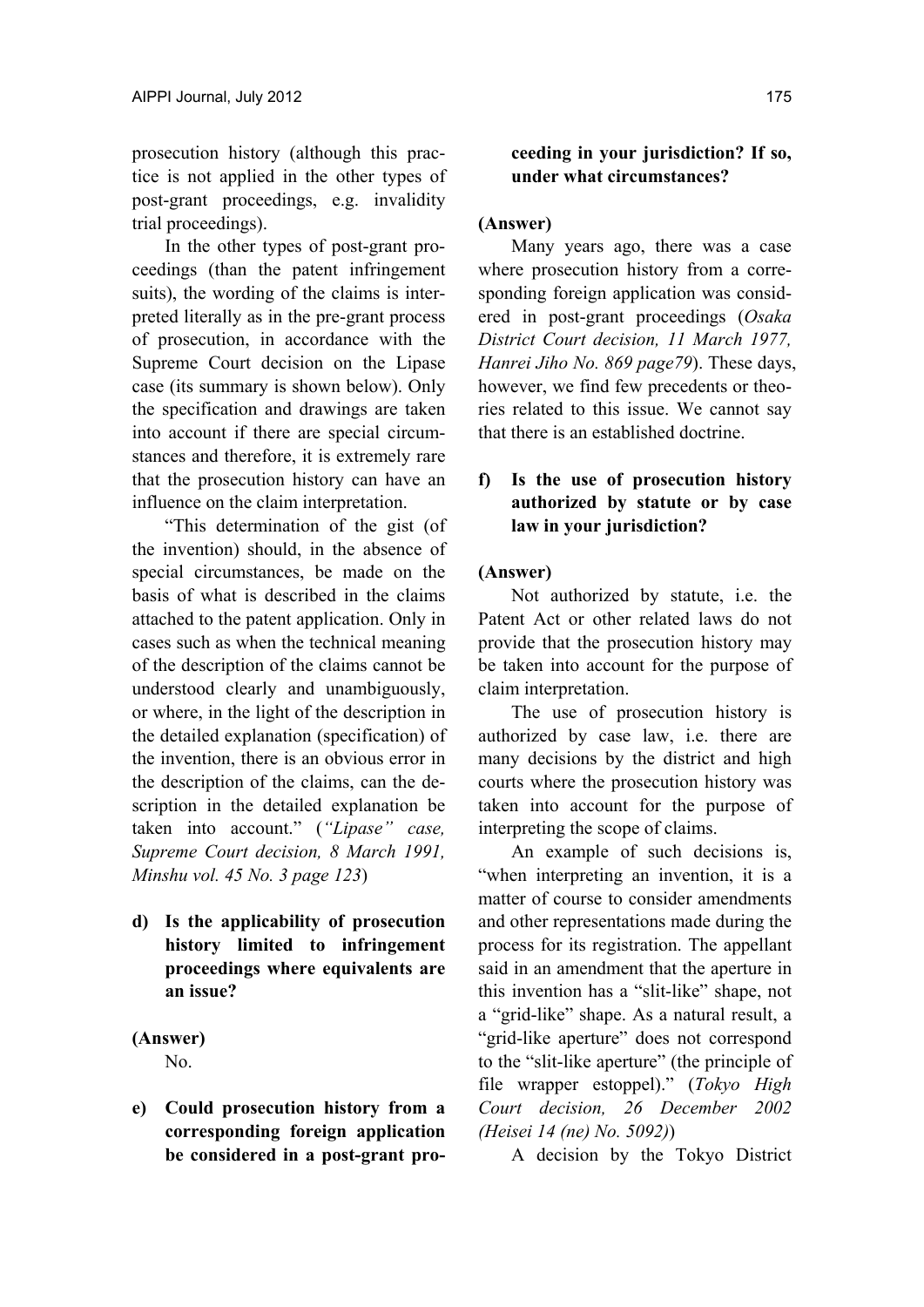Court (on 28 November 1997) holds that a written argument may be used for an interpretation of the claims.

**g) Explain the policy reasons for considering prosecution history during the claim interpretation process.** 

## **(Answer)**

The prosecution history is considered as "reference information" in all types of the post-grant proceedings. The policy reasons for this are thought to be the following:

- (a) The prosecution history contains expression of the parties' intentions (intentions or views expressed by the applicant and the Patent Office) that may serve as reference information for interpretation of the claims. (This approach is similar to a process of determining an intention (an intention to bring about a legal effect) from a manifested act in relation to a juristic act).
- (b) For interpretation of the claims, the practice of "considering the state of the art at the time of application" is widely accepted. The prosecution history may serve a similar purpose.
- (c) For interpretation of a statute, its legislative process is taken into account. For interpretation of patent claims, considering the process of how the rights were formed (prosecution history) may serve a similar purpose.

In relation to patent infringement suits in Japan, there is a practice of interpreting the scope of claims limitedly (narrowly) based on the patentee's arguments in the prosecution history. The policy reasons for this practice are thought to be the following:

This practice is based on the "principle of faith and trust" or the doctrine of estoppel, a dominant concept under the civil legislation in general (meaning that "when a person acted on his own and made other people believe that a certain fact exists, then he cannot assert the nonexistence of this fact against those who acted on the belief that it exists").

For example, in relation to the applicability requirements for the doctrine of equivalents, the Supreme Court holds, "if the patentee admitted that a component is not included in the technical scope of the patented invention, e.g., he/she intentionally excluded said component from the scope of claim during the patent application process (or he/she appears to have done so), he/she is not allowed later to make an argument contradictory to this in the context of the doctrine of estoppel" (*Supreme Court decision, 24 February 1998, Minshu vol. 521 No. 1 page 113*).

According to a decision (by a lower court, though), a reply to an opposition is taken into account in accordance with the "principle of faith and trust" or the doctrine of estoppel, which is a dominant concept under the civil legislation in general: "the technical scope of the patented invention must be defined based on what is described in the claims attached to the application. For the purpose of interpreting the scope of claims, matters described in the specification and drawings attached to the patent application should be taken into consideration, in addition to technical matters that are obvious to those skilled in the art. As a general rule, the types of data used to interpret the scope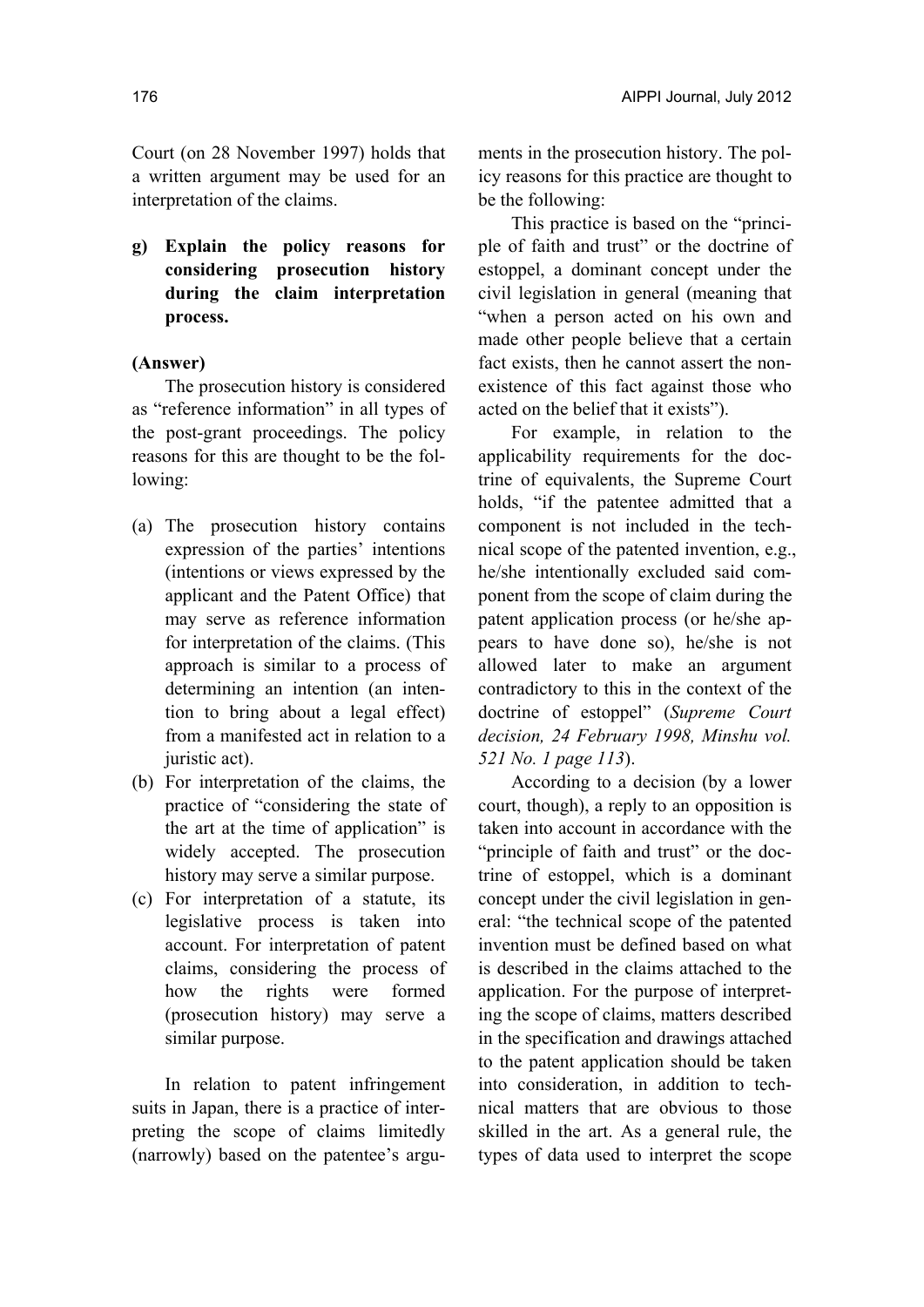of claims should be limited to these. However, assume that an applicant made a statement to restrict the meaning of what is described in the claims by submitting a reply to an opposition (or other types of document (i.e. the file wrapper) that is accessible to anyone by means of a request for inspection, copying or issuance of a copy), and this statement was accepted by the examiner of the Patent Office and a patent was granted. If, without this statement, it is highly likely that his patent application would have been rejected due to lack of novelty or inventive step relative to known art (i.e. a cited reference) asserted by an opponent, and therefore, it is objectively justifiable that the applicant needed to make this statement, then, the same person, as the patentee, is not allowed to make an argument that is contradictory to said statement in proceedings against alleged infringement on his patent in the context of the principle of faith and trust or the doctrine of estoppel, which is a dominant concept under the civil legislation in general (the doctrine of "file wrapper estoppel," one aspect of the principle of faith and trust or the doctrine of estoppel applied in the field of patent law). In such a case, even if the technical meaning of the description in the claims is clear in light of the description in the specification and drawings that are publicized in the patent gazette, the above-mentioned statement by the applicant is usually understood by third parties as an indispensable matter for the grant of patent. The trust of third parties based on such understanding must be protected. Allowing the patentee to make an argument that is contradictory to said statement in patent infringement proceedings would represent a betrayal of the third parties'

legitimate trust." *(Osaka District Court decision, 26 September 1996, Hanrei Jiho No. 1602 page 115)*

Note that, according to a commonly accepted theory, it does not matter whether a third party actually had such trust or not in the above case (i.e. the doctrine is applied categorically).

# *If the answer to question 2 is no, please answer the following questions:*

- **h) Is the disallowance of use of prosecution history mandated by statute or by case law in your jurisdiction?**
- **i) Explain the policy reasons for not considering prosecution history during the claim interpretation process.**
- **3) Assuming that at least some countries will consider foreign prosecution history as part of claim interpretation in their jurisdictions, does this have implications for how you would handle prosecution of a patent application in your country? Is this problematic?**

### **(Answer)**

We think that applicants become likely to refrain from making statements during the prosecution of a patent application in Japan in order to avoid any disadvantageous effect on interpretations of patent claims in such countries (e.g. use of foreign prosecution history for a narrower interpretation of the claims in the context of the doctrine of estoppel). As a result, the prosecution process may become constrictive.

Moreover, if practices related to the applicability of foreign prosecution his-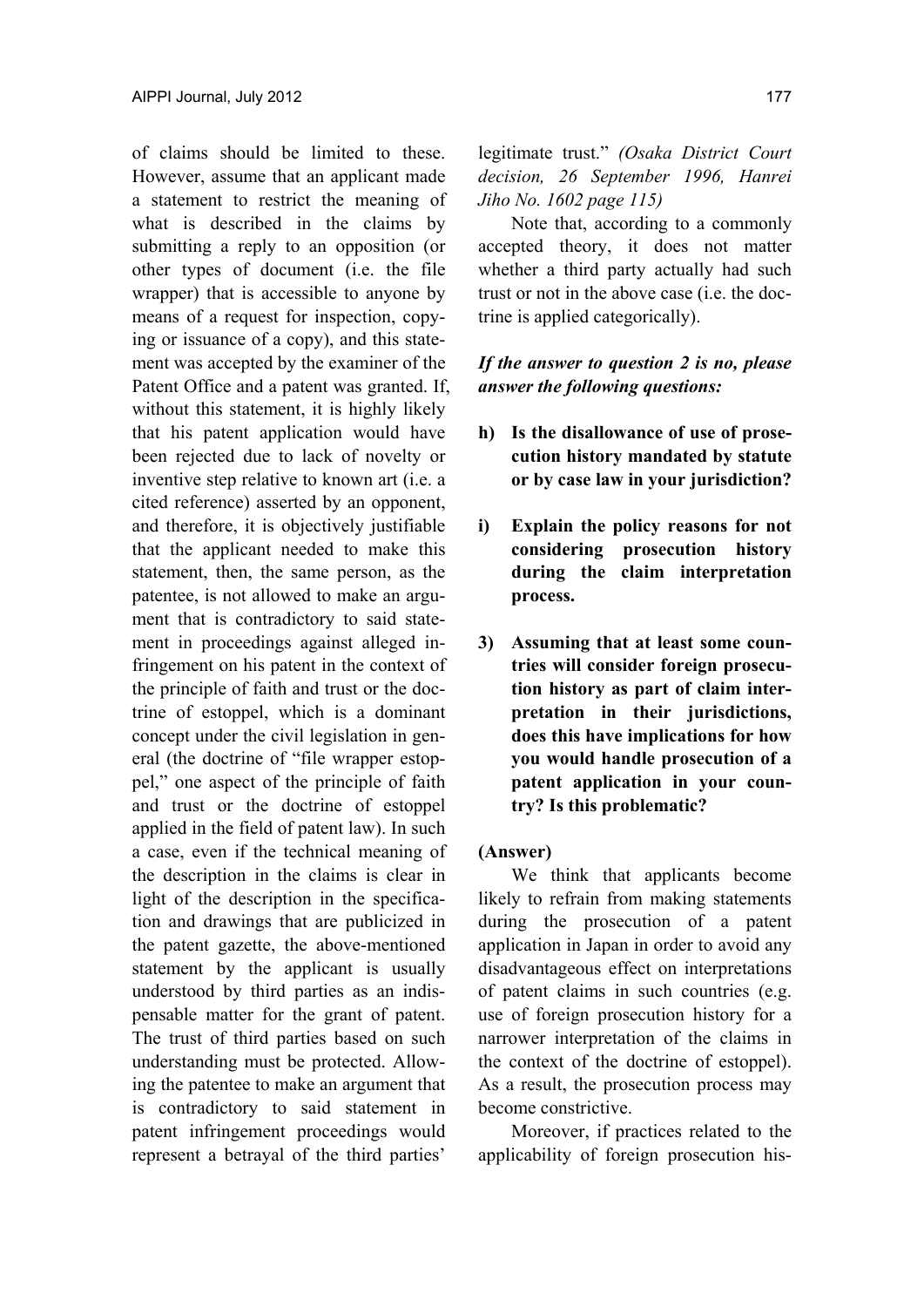tory (e.g. for a narrower interpretation of claims) vary from country to country, these applicants may refrain from making statements in all foreign countries, in consideration of a country of the most unfavorable practices for each type of applicability. As a result, the prosecution process may become even more constrictive.

**4) In your country or region, may a patent be invalidated in post-grant proceedings on the basis of the same prior art which was taken into account by the examiner of the patent office during prosecution of the patent? If so, may the patent be invalidated on the basis of the same prior art and the same argument used by the examiner or may the same prior art only be used if it is shown that there is a new question based on some other teaching or aspect of that prior art?** 

### **(Answer)**

Yes (a patent may be invalidated on the basis of the same prior art taken into account by the examiner during prosecution of the patent). Under the Japanese Patent Act, there is no provision like "A patent shall be presumed valid" as in Section 282 of the US Patent Law.

Typically, a patent can be invalidated on the basis of the same prior art and a different argument (justification). However, a patent can be invalidated on the basis of the same prior art and the same argument used by the examiner. The same prior art may be used regardless of whether it is shown that there is a new question based on some other teaching or aspect of that prior art.

Incidentally, up until recently, Article 167 of the Patent Act stated, "When a final and binding trial decision in a trial for patent invalidation ... has been registered, no one may file a request for a trial on the basis of the same facts and evidence." However, it was difficult to rule out the possibility that a trial decision may vary depending on how skillfully the demandant for trial makes an argument, so that a revision was made on 1 April 2012 to abolish the effects on third parties to final and conclusive decisions in invalidation trials, by modifying this article to read as follows: "When a trial decision in a trial for patent invalidation ... has become final and binding, the parties and the intervenors may not file a request for a trial on the basis of the same facts and evidence" (applicable to the patents registered on and after the effective date of the revised Act). This revision made it possible for a person other than the parties and the intervenors in the relevant trial for invalidation to file a request for another trial for invalidation on the basis of the same prior art and justification.

## **Proposals for Harmonization**

The Groups are invited to put forward proposals for the adoption of harmonized rules in relation to the use of prosecution history in post-grant proceedings. More specifically, the Groups are invited to answer the following questions *without* regard to their national laws:

**1) Is harmonization of the applicability of prosecution history in postgrant proceedings desirable?**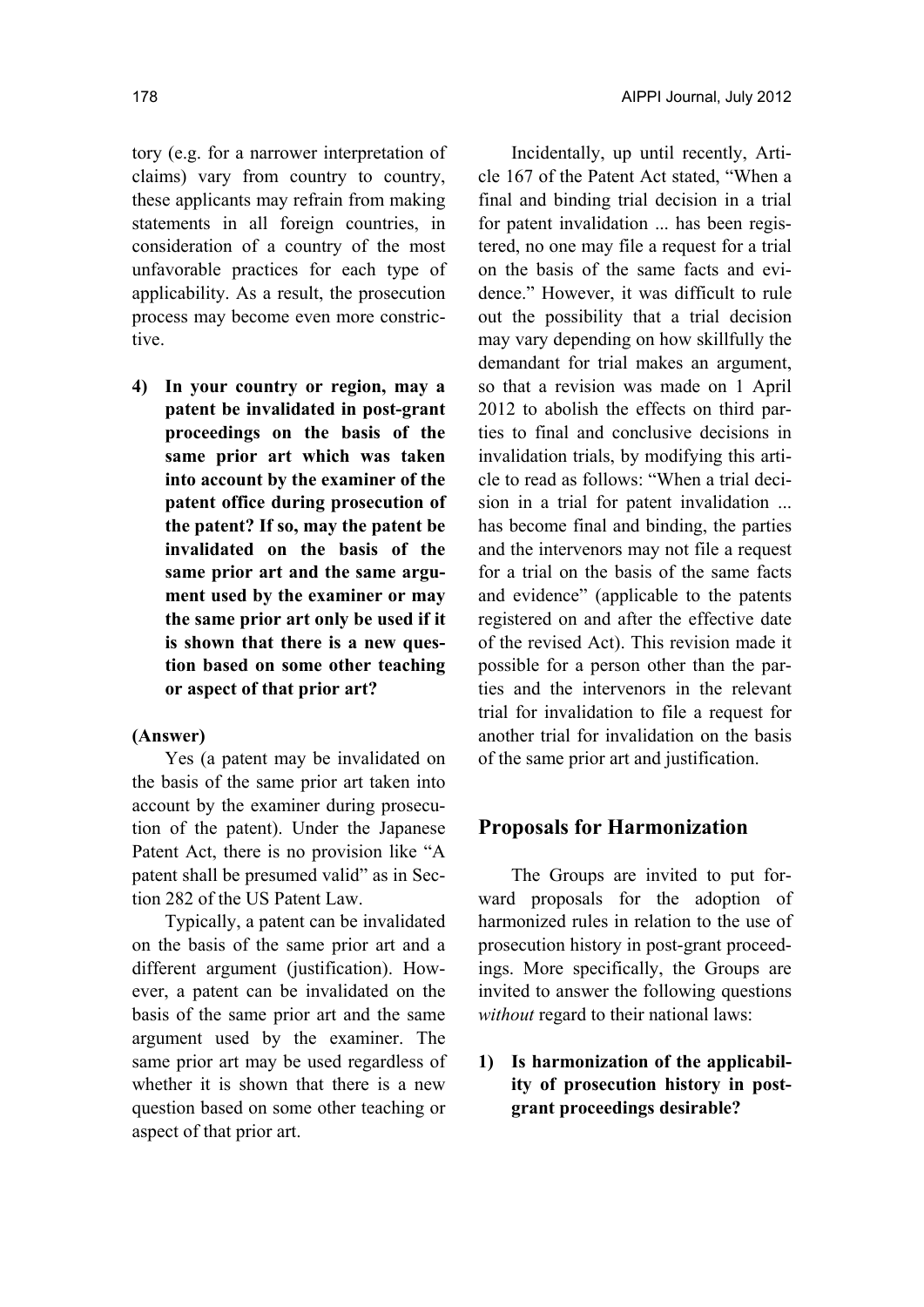### **(Answer)**

We think the harmonization is desirable for third parties as well as patentees, because it would become possible to overcome problems with the predictability that is attributable to difference in practices between the countries. However, there is also a strong opinion that harmonization of criteria for claim interpretation should be achieved first.

**2) Is it possible to find a standard for the use of prosecution history that would be universally acceptable?** 

## **(Answer)**

We think it is possible.

- **3) Please propose a standard you would consider to be broadly acceptable for:**
- **a) the types of prosecution history that should be considered, if any; and**

## **(Answer)**

Due to the reason described in our answer to Q 3), foreign prosecution history should not be considered.

**b) the type of proceeding and circumstances in which it should be considered.** 

### **(Answer)**

It is not necessary to limit these types. We think that not only arguments made during the application proceedings and opposition proceedings (written arguments, amendments), but also arguments made during post-grant proceeding should be considered.

However, the prosecution history

should be considered in its entirety. For example, if an argument in the prosecution history may be used for a narrower interpretation of the claims and the patentee withdraws or modifies the argument in a later process of the prosecution, this withdrawal or modification should be determined to be valid. That is, through this withdrawal or modification, the patentee should be allowed to prevent said argument from being used for a narrower interpretation of the claims.

Moreover, the use of an argument in the prosecution history for a narrower interpretation of the claims should be allowed only if this argument was needed to highlight a difference from prior art. For example, if an amendment was made to clarify the wording in response to a notice of inappropriate description, this amendment should not be used for a narrower interpretation of the claims. Otherwise, the applicants may hesitate to make an amendment even for the purpose of clarifying the wording, and thus the prosecution process may become constrictive. If the clarity of description is not ensured due to such hesitation, examination of patent infringement cases may not be carried out smoothly, which in turn could make it difficult for the patentees to enforce their rights.

**National Groups are invited to comment on any additional issue concerning the use of prosecution history in post-grant proceedings that they deem relevant.** 

None.

### **Contributors:**

• Kazuo Ubukata (Patent Attorney, Ubukata Patent Office)